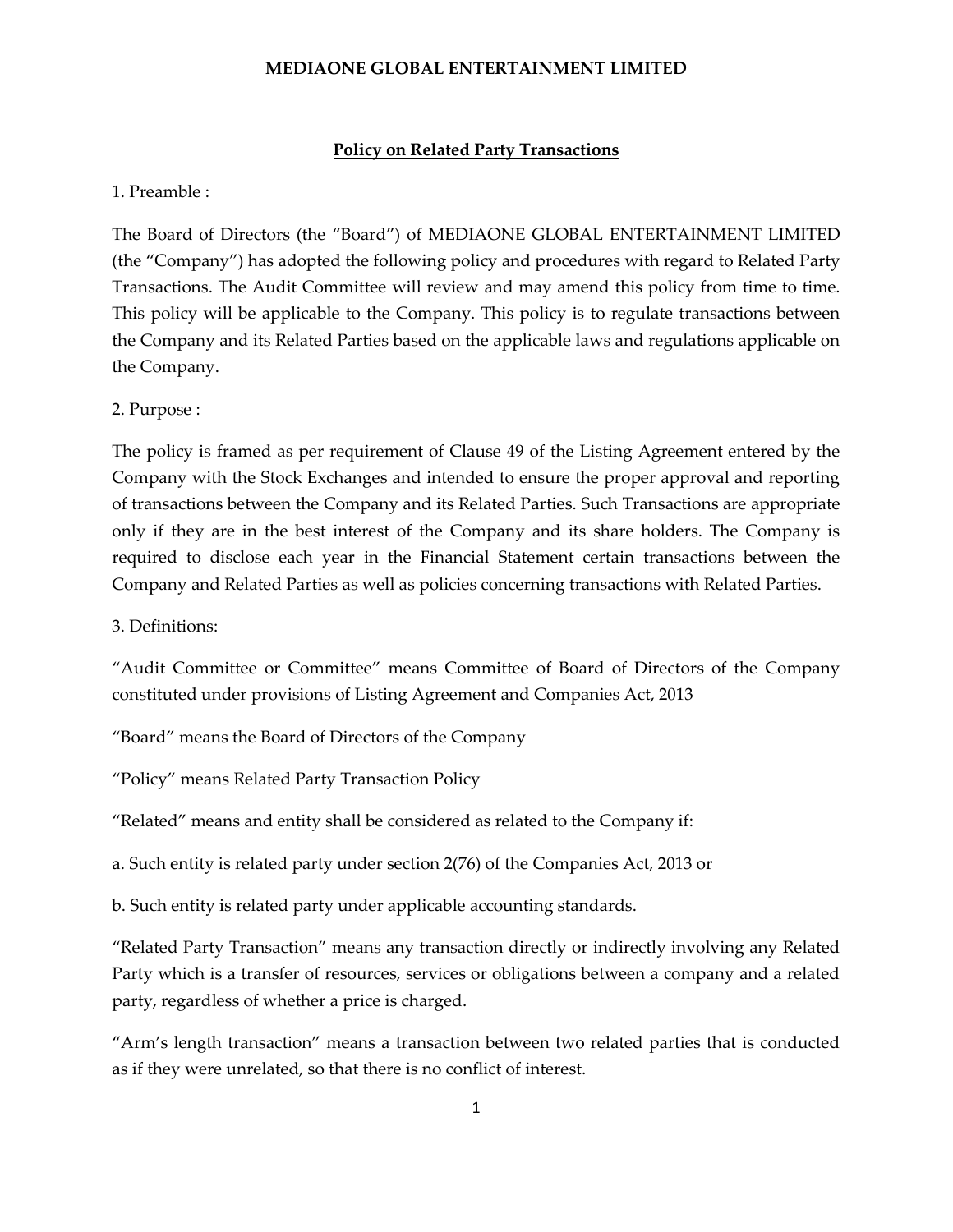"Relative" means relative as defined under the Companies Act, 2013 and includes anyone who is related to another, if :-

a. They are members of Hindu undivided family

b. They are husband wife

c. Father (including step-father)

d. Mother (including step-mother)

e. Son (including step-son)

f. Son's wife

g. Daughter

h. Daughter's husband

i. Brother (including step-brother)

j. Sister (including step-sister)

4. Policy:

All Related Party Transactions shall be reported to the Audit Committee and referred for approval by the Committee in accordance with this Policy.

5. Procedures and approval of Related Party Transactions:

1. The Company shall not enter into any contract or arrangement with a Related Party without the approval of the Audit Committee.

2. Prior approval of the Audit Committee shall be obtained for all Related Party Transactions other than those with exempted Wholly Owned Subsidiaries (whose accounts are consolidated with the Company and placed before the shareholders at the general meeting for approval).

3. The Audit Committee may, in the interest of the conduct of affairs of the Company, grant omnibus approval for Related Party Transactions that are repetitive in nature, subject to the following conditions: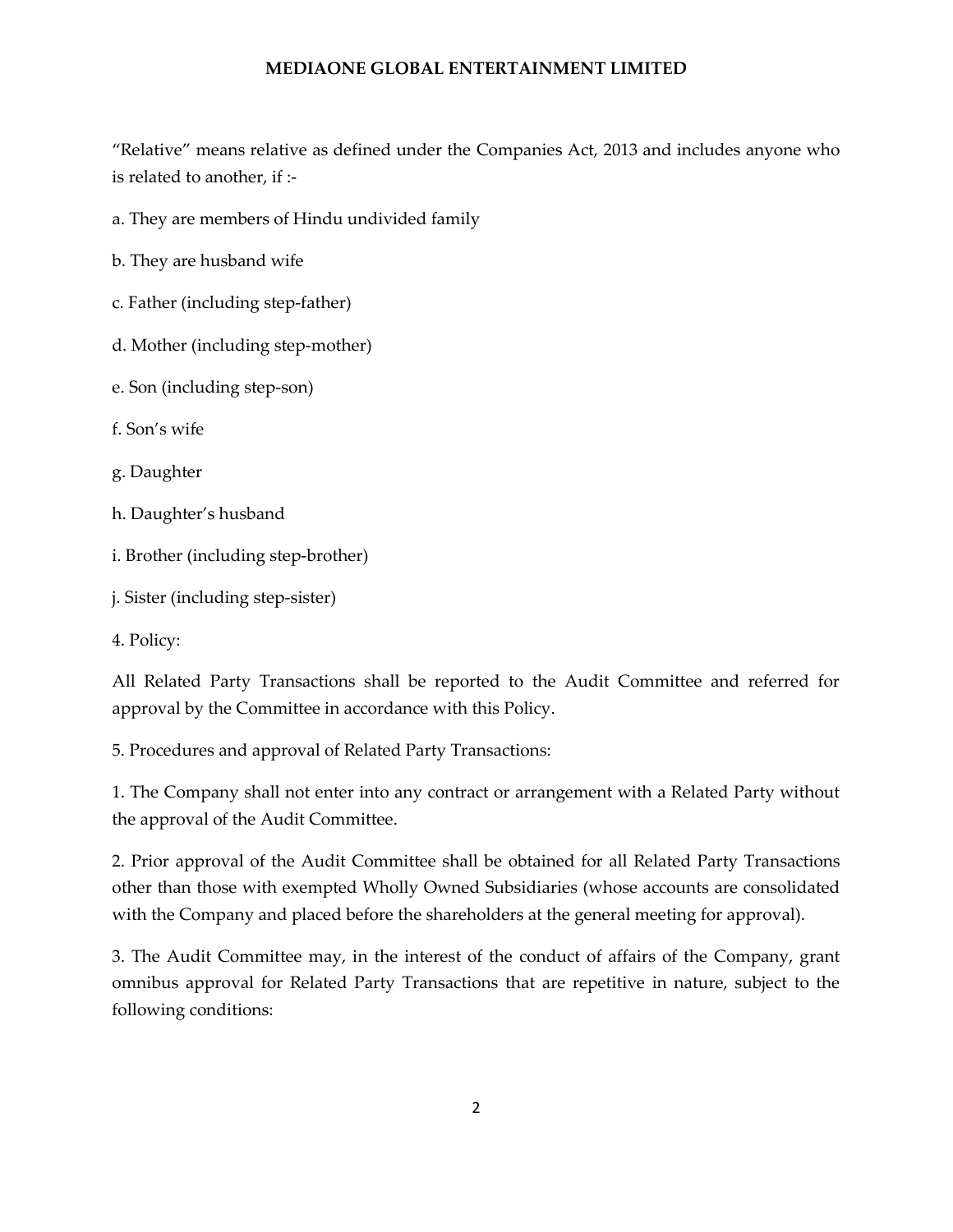i. The name/s of the related party, nature of transaction, period of transaction, maximum amount of transaction that can be entered into; The value per transaction shall not exceed Rs.1 crore.

ii. The indicative base price / current contracted price and the formula for variation in the price, if any; and

iii. Such other conditions as the Audit Committee may deem fit.

4. The Audit Committee may also, in the interest of the conduct of affairs of the Company, grant omnibus approval for Related Party Transactions that cannot be foreseen and for which the aforesaid details are not available up to a value of Rs. 1 crore per transaction.

5. The Audit Committee shall review, at least on a quarterly basis, the details of related party transactions entered into by the Company pursuant to each of the omnibus approval given.

6. Such omnibus approval shall be valid for a period not exceeding one year and shall require fresh approvals after the expiry of one year.

7. In the event any contract or arrangement with a related party is not in the ordinary course of business or at arm's length, the Company shall comply with the provisions of the Companies Act 2013 and the Rules framed there under and obtain approval of the Board or its shareholders, as applicable, for such contract or arrangement.

8. All material related party transactions, other than those with exempted Wholly Owned Subsidiaries will be placed for approval of the shareholders of the Company.

9. A transaction with a related party is considered material if the transaction / transactions to be entered into, either individually or taken together with previous transactions with such related party during a financial year, exceeds ten percent of the annual consolidated turnover as per the last audited financial statements of the Company.

10.A subsidiary shall be considered as 'material' , if the investment of the company in the subsidiary exceeds 25% of its consolidated net worth as per the audited balance sheet of the previous financial year or if the subsidiary has generated 20% of the consolidated income of the company during the previous financial year.

6. Exemptions: Nothing contained in this policy shall apply to any contract or arrangement:— (i) in the ordinary course of its business; or